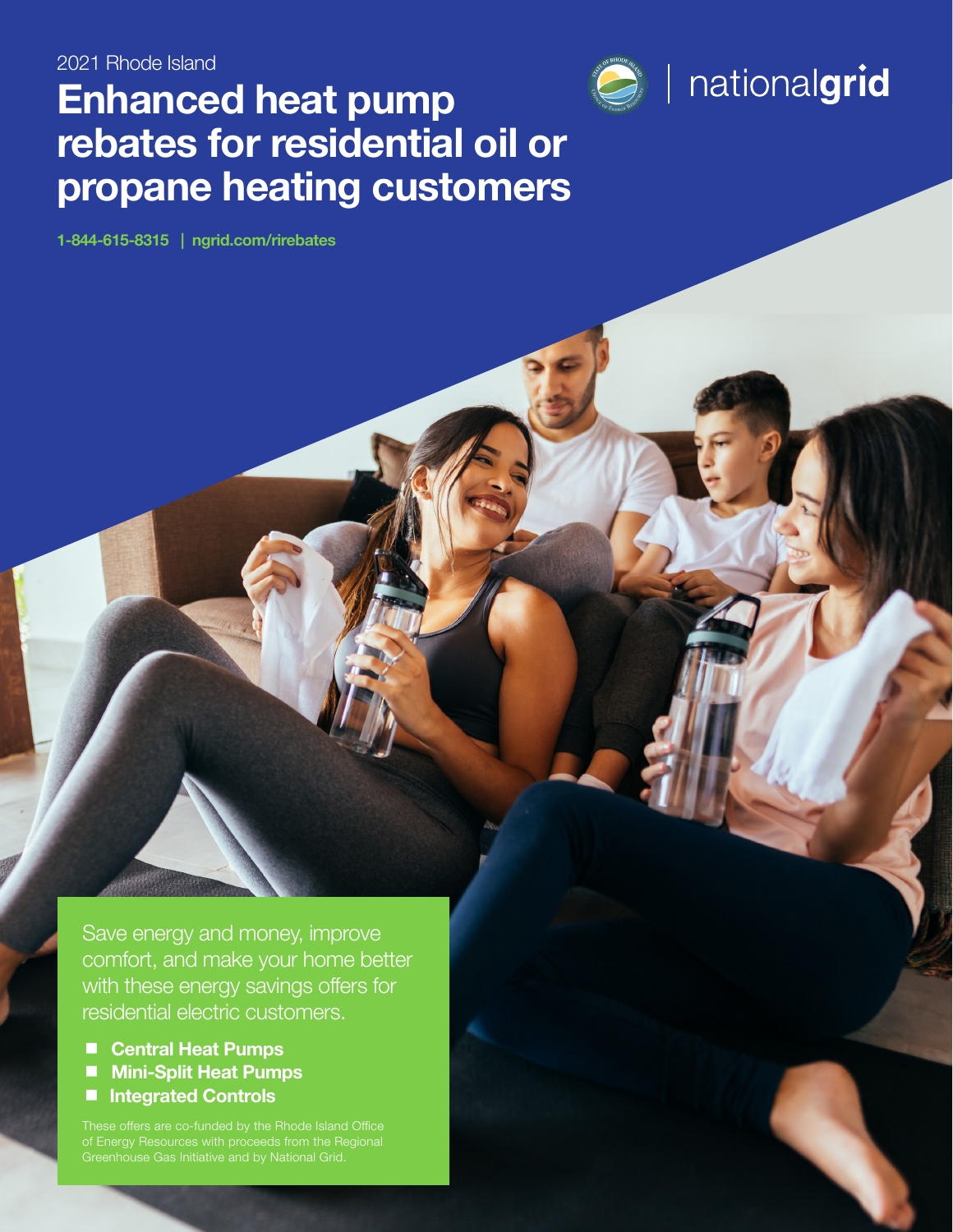

#### Please submit online to receive rebate faster: [ngrid.com/rirebates](www.ngrid.com/rirebates)

The Rhode Island Office of Energy Resources (OER)<sup>3</sup> is offering enhanced rebates for energy-efficient central and mini-split heat pumps installed in qualifying homes that heat primarily with oil or propane. These rebates are only valid for installations that occur on or after March 1. 2021 and are completed by December 31, 2021. OER funding is limited and will be available on a first-come, first-served basis.

# ENHANCED REBATES FOR OIL OR PROPANE HEATING CUSTOMERS

OER funding is available for rebates for energy-efficient central heat pump and mini-split heat pump systems that are designed to displace heating oil or propane. The OER funded Enhanced Rebates shown in the table below will be added to the National Grid funded Standard Rebates to provide the Total Rebate available. A licensed program-approved contractor must install the equipment designed so that it can supply most or all of the heating needs of the home.<sup>6</sup> Only qualifying equipment as shown below is eligible.

| <b>Equipment Type</b>           | <b>Delivery Method</b> | Requirement <sup>1</sup>                                                 | <b>National Grid Standard Rebate</b> | <b>OER Enhanced Rebate</b>               |
|---------------------------------|------------------------|--------------------------------------------------------------------------|--------------------------------------|------------------------------------------|
| Central Heat Pump               | Ducted                 | AHRI: SEER $> 15$ , HSPF $> 9$                                           | $$350$ per ton <sup>5</sup>          | $$650$ per ton <sup>5</sup>              |
|                                 | Ducted or Mixed-Ducted | AHRI: SEER $> 15$ , HSPF $> 9$                                           | $$350$ per ton <sup>5</sup>          | $$650$ per ton <sup>5</sup>              |
| Mini-Split Heat Pump            | Non-Ducted             | NEEP <sup>2</sup> : SEER $> 15$ ,<br>$HSPF > 10$ , COP 1.75 at 5°F       | $$150$ per ton <sup>5</sup>          | $$850$ per ton <sup>5</sup>              |
| Integrated Control <sup>4</sup> | N/A                    | Add-on to new or existing heat<br>pump. Refer to qualified product list. | N/A                                  | \$500 per indoor unit,<br>max of \$1,500 |

1 Mini-split heat pumps that only provide cooling are not eligible. SEER–Seasonal Energy Efficiency Ratio. EER–Energy Efficiency Ratio is a measure of instantaneous cooling efficiency. HSPF–Heating Seasonal Performance Factor is a ratio of an air source heat pump's heat output to electricity use over an average heating season. COP– Coefficient of Performance is a ratio of useful heating or cooling provided to work required. Rounding up of SEER/EER ratings is not acceptable.

2 For equipment requiring Northeast Energy Efficiency Partnerships (NEEP) listing, refer to [NEEP.org.](www.NEEP.org.)

3 The Enhanced Heat Pump Rebates for Residential Oil or Propane Heating Customers are supported through Rhode Island's participation in the Regional Greenhouse Gas Initiative (RGGI). For more information about RGGI, visit https://www.rggi.org/. For more information about how OER uses RGGI proceeds, visit [http://www.energy.ri.gov/policies-programs/programs-incentives/rggi.php.](http://www.energy.ri.gov/policies-programs/programs-incentives/rggi.php)

4 Integrated Controls are either approved control packages or dual fuel thermostats that switch between a heat pump and a central heating system. 5 Actual tons are calculated based on AHRI cooling capacity divided by 12,000 btus. Rebate amount will be based on the actual AHRI tons, not on the nominal or marketing claimed tons.

6 A list of program-approved contractors can be found at [ngrid.com/riheatpump](www.ngrid.com/riheatpump)

7 Total Rebate Amount is the sum of the OER Enhanced Rebate plus the National Grid Standard Rebate.

| <b>Rebate Type</b>                                                                                                                                                    | Total Rebate <sup>7</sup>                   | <b>Date Installed</b><br>(mm/dd/yyyy) | <b>AHRI* Reference</b><br><b>Number</b> | <b>Number of Tons<sup>5</sup></b><br>(per AHRI rating) | <b>Customer Rebate</b><br><b>Amount</b><br>(Rebate Amount x # of Tons)              |
|-----------------------------------------------------------------------------------------------------------------------------------------------------------------------|---------------------------------------------|---------------------------------------|-----------------------------------------|--------------------------------------------------------|-------------------------------------------------------------------------------------|
| Enhanced Central Heat Pump                                                                                                                                            | \$1,000 per ton <sup>5</sup>                |                                       |                                         |                                                        |                                                                                     |
| Enhanced Ducted/Mixed-Ducted<br>Mini-Split Heat Pump                                                                                                                  | $$1,000$ per ton <sup>5</sup>               |                                       |                                         |                                                        |                                                                                     |
| Enhanced Non-Ducted Mini-Split<br>Heat Pump                                                                                                                           | $$1,000$ per ton <sup>5</sup>               |                                       |                                         |                                                        |                                                                                     |
| <b>Rebate Type</b>                                                                                                                                                    | <b>OER Enhanced</b><br>Rebate               | Date Installed<br>(mm/dd/yyyy)        | <b>Model Number</b>                     | # of Indoor Units<br>(max of 3)                        | <b>Customer Rebate</b><br><b>Amount</b> (Rebate Amount<br>$x$ # of Units, max of 3) |
| <b>Integrated Controls</b><br>(check equipment type that applies)<br>Central Heat Pump<br>Ducted/Mixed-Ducted Mini-Split Heat Pump<br>Non-Ducted Mini-Split Heat Pump | \$500 per indoor<br>unit, max of<br>\$1,500 |                                       |                                         |                                                        |                                                                                     |

\*AHRI = Air-Conditioning, Heating, and Refrigeration Institute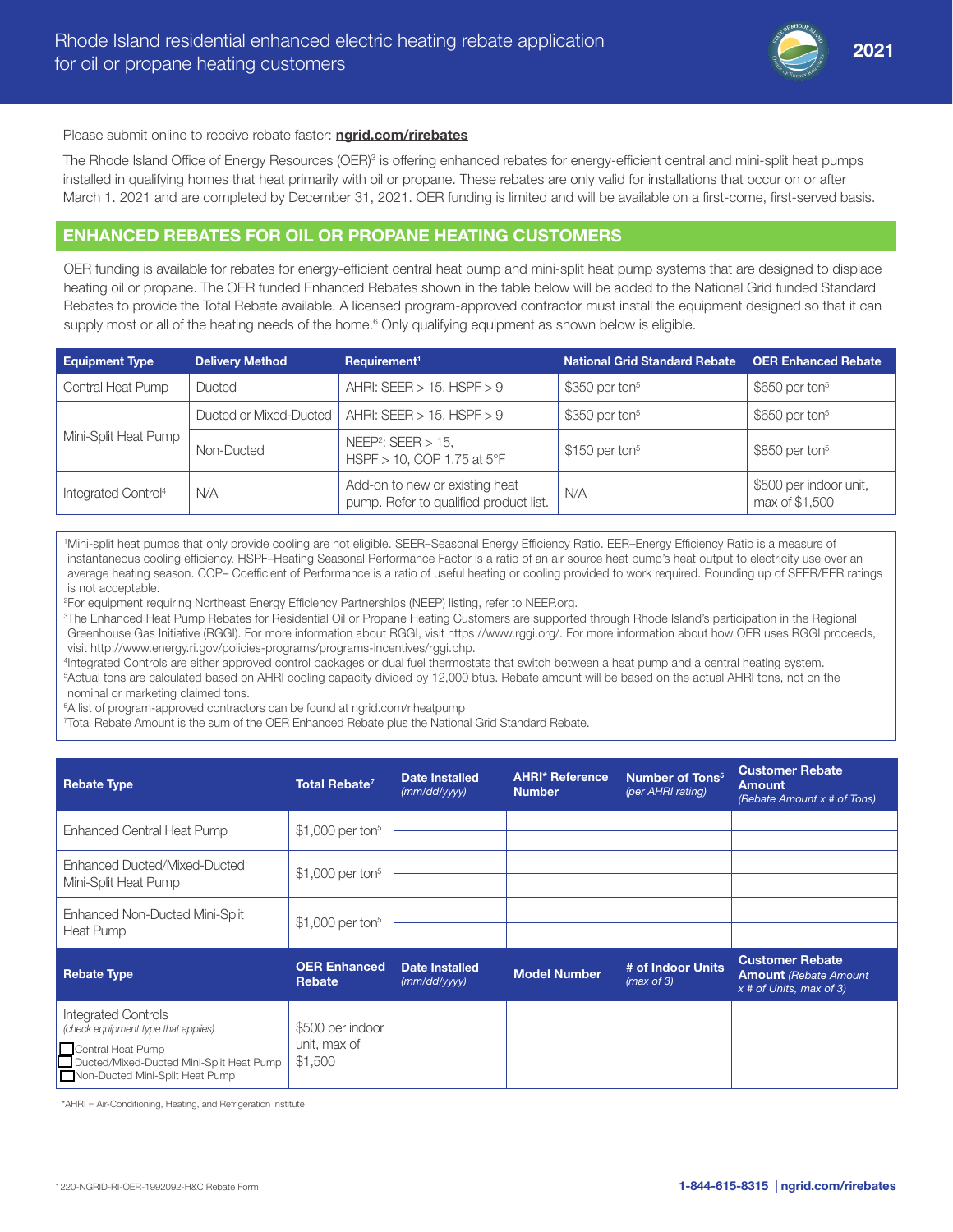

Rebates are available to eligible residential electric customers only. One electric account number per form. Some restrictions may apply. Rebate offers are subject to change without notice. Please review Terms and Conditions.

#### Submit online at: [ngrid.com/rirebates](www.ngrid.com/rirebates)

or mail completed form with all required documents to: National Grid RI Electric Heating & Cooling Rebates P.O. Box 2528

Manchester, CT 06045

For questions about status of submitted rebates, please call 800-292-2032 or email ask@efi.org

#### Please make sure your invoice includes:

- Equipment and quantity installed
- Installer name and address
- Equipment and installation costs
- Model number of indoor and outdoor equipment
- Manufacturer
- Installation date and location
- Size in tons per AHRI rating
- ACCA approved Manual J load calculation provided by your contractor
- Evidence of weatherization completion and/or energy audit results

# CUSTOMER/ACCOUNT HOLDER INFORMATION — FORM MUST BE COMPLETED IN ITS ENTIRETY

#### EXISTING HEATING FUEL TYPE:  $\Box$  OIL  $\Box$  PROPANE

Electric resistance or natural gas heating customers should use the Residential Electric Heating and Cooling Rebates form that can be found below [https://www.nationalgridus.com/media/pdfs/resi-ways-to-save/ri\\_electric\\_heating-cooling\\_form.pdf](https://www.nationalgridus.com/media/pdfs/resi-ways-to-save/ri_electric_heating-cooling_form.pdf)

| ELECTRIC ACCOUNT NUMBER AT INSTALLATION ADDRESS |                          |              |     |
|-------------------------------------------------|--------------------------|--------------|-----|
| ACCOUNT HOLDER FIRST NAME                       | ACCOUNT HOLDER LAST NAME |              |     |
|                                                 |                          |              |     |
| <b>INSTALL ADDRESS</b>                          | <b>CITY</b>              | <b>STATE</b> | ZIP |
|                                                 |                          |              |     |
| <b>EMAIL ADDRESS</b>                            |                          | PHONE        |     |
|                                                 |                          |              |     |

# PAYEE INFORMATION — ADDITIONAL PROCESSING TIME MAY BE REQUIRED IF ACCOUNT HOLDER IS DIFFERENT THAN PAYEE NAME

| PAYEE FIRST NAME/COMPANY NAME (if different than above) | PAYEE LAST NAME |              |     |
|---------------------------------------------------------|-----------------|--------------|-----|
|                                                         |                 |              |     |
| MAILING ADDRESS (if different than above)               | <b>CITY</b>     | <b>STATE</b> | ZIP |
|                                                         |                 |              |     |
| <b>EMAIL ADDRESS</b>                                    |                 | PHONE        |     |
|                                                         |                 |              |     |
|                                                         |                 |              |     |

#### HOW DID YOU HEAR ABOUT THIS PROGRAM? (Check the appropriate box.)

| □ PLUMBER OR CONTRACTOR   | <b>THE ENERGY ASSESSMENT</b>                          | <b>THE EQUIPMENT SUPPLIER</b> | <b>T TRADE SHOW</b>  | <b>T SALES REP/ACCOUNT EXECUTIVE</b> |
|---------------------------|-------------------------------------------------------|-------------------------------|----------------------|--------------------------------------|
| □ PRINT ADVERTISING       | $\Box$ INTERNET                                       | $\Box$ RADIO/TV               | □ DIRECT MAIL/E-MAIL | $\Box$ OTHER                         |
| $\Box$ HOME ENERGY REPORT | $\Box$ RHODE ISLAND ENERGY CHALLENGE: FIND YOUR FOUR! |                               |                      |                                      |

### ${\sf APPROVED}$   ${\sf CONTRACTOR}^6$   ${\sf INFORMATION}$  — this information must also appear on the contractor invoice CONTRACTOR COMPANY NAME CONTACT NAME

| STREET ADDRESS       | CITY | <b>STATE</b> | ZIP |
|----------------------|------|--------------|-----|
| <b>EMAIL ADDRESS</b> |      | PHONE        |     |
|                      |      |              |     |

# WORK COMPLETION AND REBATE VALIDATION

I hereby request a rebate for the listed work. Attached are copies of all receipts. I certify that all information above is correct to the best of my knowledge and that I have read and agree to all Terms and Conditions of this rebate. I certify that an approved contractor<sup>s</sup> has installed the listed energy-efficient equipment in accordance with Program Guidelines and Terms and Conditions as described on this<br>form. This rebate inspections to verify installations.

| DATE | NAME (PRINT) | <b>CUSTOMER SIGNATURE</b> |
|------|--------------|---------------------------|
|      |              |                           |